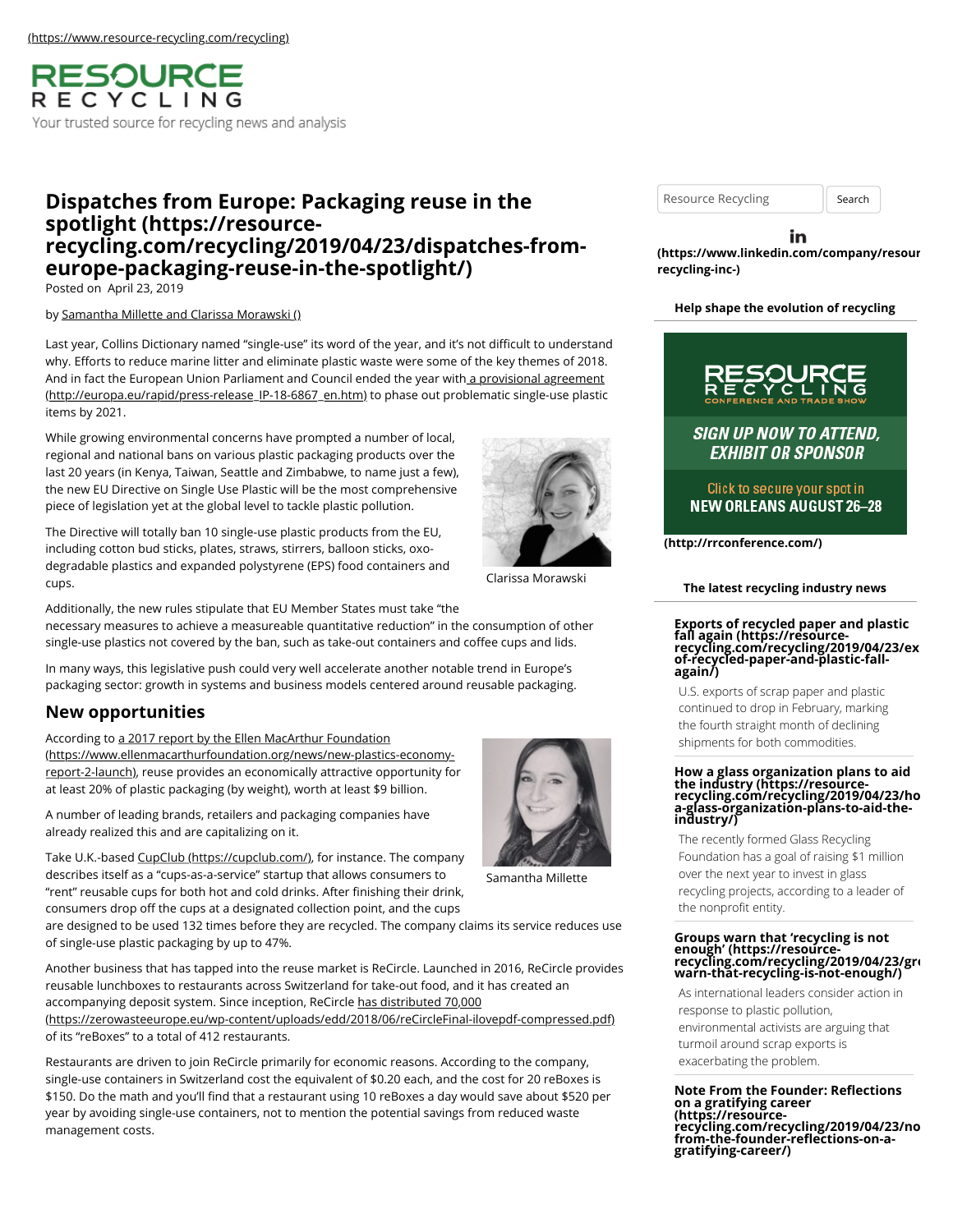Meanwhile, other companies, such as Earth Food Love in the U.K., operate as bulk stores where nuts, grains, pastas and other food products are sold in dispensers. Customers take their own containers to fill up, weigh and label while shopping.

Most recently, we have a January 2019 announcement by TerraCycle, which has built its business by working with brands to offer take-back initiatives for hard-to-recycle products and packaging. This [spring TerraCycle plans to launch \(https://www.greenbiz.com/article/loops-launch-brings-reusable](https://www.greenbiz.com/article/loops-launch-brings-reusable-packaging-worlds-biggest-brands)packaging-worlds-biggest-brands) a reuse-focused trial program called Loop.

The Loop effort will allow consumers in select markets to buy Unilever, Nestlé and Procter & Gamble products – ice cream, shampoo, toothbrushes, laundry detergent and more – in refillable metal and glass containers instead of single-use packaging. Consumers will be able to order goods online (from the Loop website or partner stores) and have them delivered. Once the containers are empty, TerraCycle will pick them up, clean them and deliver refilled containers back to consumers.

## **A call for standardization**

However, while such initiatives deserve recognition for their commitment to cutting down on plastic waste, there is a lack of standardization that is boosting costs and limiting the efficiency of the burgeoning reuse market. In an ideal scenario, every brand taking part in a program like Loop would use the same type of reusable packaging.

Standardized containers, which are interchangeable and may be used by a number of brands, minimize the number needed by using a common stock to cover demand variations between companies. Standardized sizes and shapes also help make logistics more efficient, by maximizing storage and distribution space.

The efficiency of the logistics system can also be improved using a "shared pool system" rather than a strict one-for-one return. At their simplest, container-pooling systems entail the outsourcing of most of the inconvenient aspects of reusable containers to a third-party organization. In this model, the container-pooling operator is the owner of the packaging and helps ensure that barriers in the logistics process (containers needing repairs, for instance) do not interfere with supply chain operations.

To help drive toward more harmonization in reuse, this spring the Reloop Platform will launch its Reusable Packaging Platform, which will begin as an EU initiative but eventually hopes to expand to the U.S. as well. This is a network of reverse logistics companies and materials suppliers that make up the transport and primary packaging value chain for the reusable realm. We are building a coalition of all three reusable packaging sectors: consumer packaging (bottles, bags, cups, bowls), transport packaging (crates, totes, pallets) and industrial packaging (barrels and IBCs).

Reloop will be facilitating dialogue, strategic planning and lobbying on behalf of the shared interests of the platform.

Also important to note is the fact the Reusable Packaging Platform is set to be material-neutral, with participating stakeholders offering solutions in wood, plastic, metal, glass and fiber. The focus is on highquality reusable packaging that both protects the product and remains in circulation. Importantly, the reusable items will also be recyclable when they do reach end of life.

Organizations interested in joining the platform should contact Reloop (see contact info at the end of this story).

## **EU has set the pace**

With reusable alternatives available across countless product categories, it's only a matter of time before other countries around the world follow in Europe's footsteps. As more jurisdictions craft reusefocused policy, they will be opening the doors to new opportunities for businesses to adapt to this changing environment and promote themselves as single-use-free.

Those that seize the opportunity now could benefit from a head start.

[Clarissa Morawski is based in Barcelona and serves as the managing director of the](https://reloopplatform.eu/) Reloop Platform (https://reloopplatform.eu/), which brings together industry, government, and nongovernmental organizations in Europe to form a network for advances in policy that create enabling system conditions [for circularity across the European economy. She is also principal of Canada-based](http://www.cmconsultinginc.com/) CM Consulting Inc (http://www.cmconsultinginc.com). She can be contacted at clarissa@cmconsultinginc.com.

Samantha Millette is an environmental consultant specializing in the areas of waste management [research, policy, and planning. She is the owner of](http://www.samienvironmental.com/) SAMI Environmental (http://www.samienvironmental.com) and can be contacted at samantha.millette31@gmail.com.

The views and opinions expressed are those of the author and do not imply endorsement by Resource Recycling, Inc. If you have a subject you wish to cover in an op-ed, please send a short proposal to news@resource-recycling.com for consideration.

After selling Resource Recycling to a trade group, our company's longtime leader looks back on the industry innovation and personal connections that have defined his four decades in the business.

## **[Florida MRF meets local and regional](https://resource-recycling.com/recycling/2019/04/23/florida-mrf-meets-local-and-regional-demand/) demand (https://resource- recycling.com/recycling/2019/04/23/florida-mrf-meets-local-and-regionaldemand/)**

More than two years after a single-stream sorting facility launched on the coast of Florida, a funding partner has reported positive results for recycling in the area.

#### **Nestlé Waters CEO: 100% packaging recovery is possible (https://resource[recycling.com/recycling/2019/04/23/ne](https://resource-recycling.com/recycling/2019/04/23/nestle-waters-ceo-100-packaging-recovery-is-possible/)stle-**

**waters-ceo-100-packaging-recoveryis-possible/)**

The leader of one of the world's largest bottle water businesses recently detailed the company's recycling strategy, noting it supports deposit legislation and other steps to boost supply.

#### **Waste Management unveils major merger (https://resource- [recycling.com/recycling/2019/04/16/wa](https://resource-recycling.com/recycling/2019/04/16/waste-management-unveils-major-merger/)stemanagement-unveils-major-merger/)**

The largest residential garbage and recycling company in North America plans to get a lot bigger with a nearly \$5 billion acquisition.

### **See more Resource Recycling headlines (https://resource-**

**[recycling.com/recycling/category/news/\)](https://resource-recycling.com/recycling/category/news/)**





**[\(http://www.bulkhandlingsystems.com/ma](http://www.bulkhandlingsystems.com/materials-recovery-facilities-mrfs)terialsrecovery-facilities-mrfs)**



**[\(http://www.machinexrecycling.com/produ](http://www.machinexrecycling.com/products/optical-sorters-mach-hyspec-2/)cts/opticalsorters-mach-hyspec-2/)**

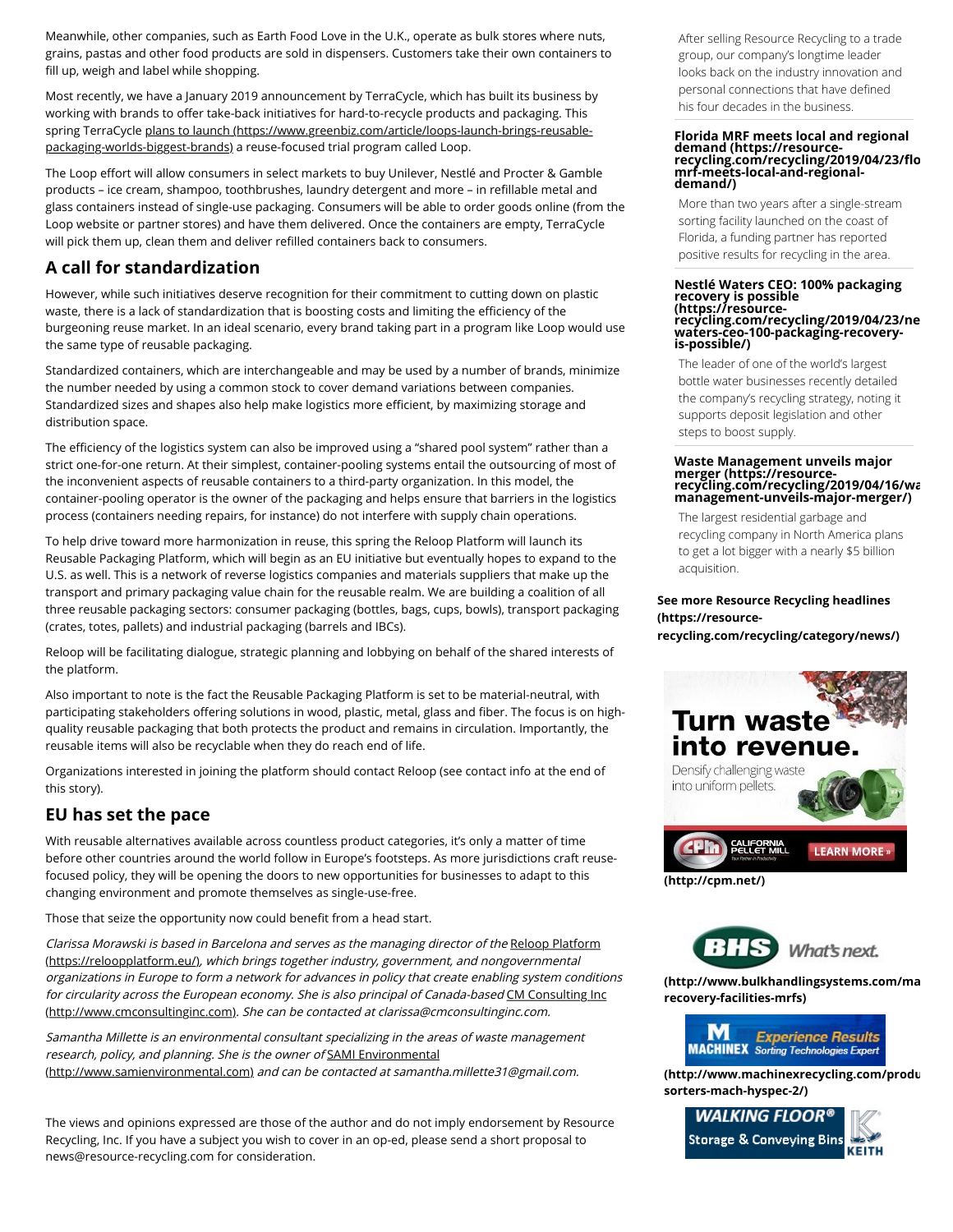

make clean paper with positive sorting  $0.5\%$  inside **NVAN DYK** 

[\(http://www.ousei.co.jp/en\)](http://www.ousei.co.jp/en) [\(https://vdrs.com/positive-sorting/\)](https://vdrs.com/positive-sorting/)

[Posted in](https://resource-recycling.com/recycling/category/opinion/) [News \(https://resource-recycling.com/recycling/category/news/\)](https://resource-recycling.com/recycling/category/news/)[, Opinion \(https://resource](https://resource-recycling.com/recycling/category/opinion/)[recycling.com/recycling/category/opinion/\)](https://resource-recycling.com/recycling/tag/europe/) | Tagged Europe (https://resourcerecycling.com/recycling/tag/europe/) |

## **Read more recent stories**

- Exports of recycled paper and plastic fall again (https://resource[recycling.com/recycling/2019/04/23/exports-of-recycled-paper-and-plastic-fall-again/\)](https://resource-recycling.com/recycling/2019/04/23/exports-of-recycled-paper-and-plastic-fall-again/)
- How a glass organization plans to aid the industry (https://resource[recycling.com/recycling/2019/04/23/how-a-glass-organization-plans-to-aid-the-industry/\)](https://resource-recycling.com/recycling/2019/04/23/how-a-glass-organization-plans-to-aid-the-industry/)
- Groups warn that 'recycling is not enough' (https://resource[recycling.com/recycling/2019/04/23/groups-warn-that-recycling-is-not-enough/\)](https://resource-recycling.com/recycling/2019/04/23/groups-warn-that-recycling-is-not-enough/)
- Note From the Founder: Reflections on a gratifying career (https://resource[recycling.com/recycling/2019/04/23/note-from-the-founder-re](https://resource-recycling.com/recycling/2019/04/23/note-from-the-founder-reflections-on-a-gratifying-career/)flections-on-a-gratifying-career/)
- [Florida MRF meets local and regional demand \(https://resource](https://resource-recycling.com/recycling/2019/04/23/florida-mrf-meets-local-and-regional-demand/)recycling.com/recycling/2019/04/23/florida-mrf-meets-local-and-regional-demand/)

| Name                                                                                                                                                           |
|----------------------------------------------------------------------------------------------------------------------------------------------------------------|
|                                                                                                                                                                |
|                                                                                                                                                                |
| First                                                                                                                                                          |
|                                                                                                                                                                |
| Last                                                                                                                                                           |
| Email *                                                                                                                                                        |
|                                                                                                                                                                |
| Choose from our free e-newsletter offerings below *                                                                                                            |
| Resource Recycling (weekly)                                                                                                                                    |
| Plastics Recycling Update (weekly)                                                                                                                             |
| E-Scrap News (weekly)                                                                                                                                          |
| Plastics Recycling Update: Technology Edition (monthly)                                                                                                        |
| In addition to our e-newsletters, Resource Recycling Inc. will occasionally send emails related to the specific recycling industry sectors<br>you've selected. |
| You are encouraged to review our privacy policy (https://resource-recycling.com/privacy).                                                                      |
|                                                                                                                                                                |
| Submit                                                                                                                                                         |

**(https://www.keithwalkingfloor.com/? utm\_source=resource[recycling&utm\\_medium=banner&utm\\_camp](https://www.keithwalkingfloor.com/?utm_source=resource-recycling&utm_medium=banner&utm_campaign=Resource_Recycling)aign=Resource\_Recycling)**



**[\(http://www.cpgrp.com/\)](http://www.cpgrp.com/)**





**AN DYI** cvcling solutions **[\(http://vdrs.com/\)](http://vdrs.com/)**

Copyright 2019, Resource Recycling, Inc About [\(https://resource-recycling.com/recycling/about\)](https://resource-recycling.com/recycling/about) | Privacy [\(https://resource-recycling.com/recycling/privacy](https://resource-recycling.com/recycling/privacy)[\)](https://resource-recycling.com/recycling/contact) | Contact (https://resource-recycling.com/recycling/contact)

#### **Subscribe today for weekly updates**